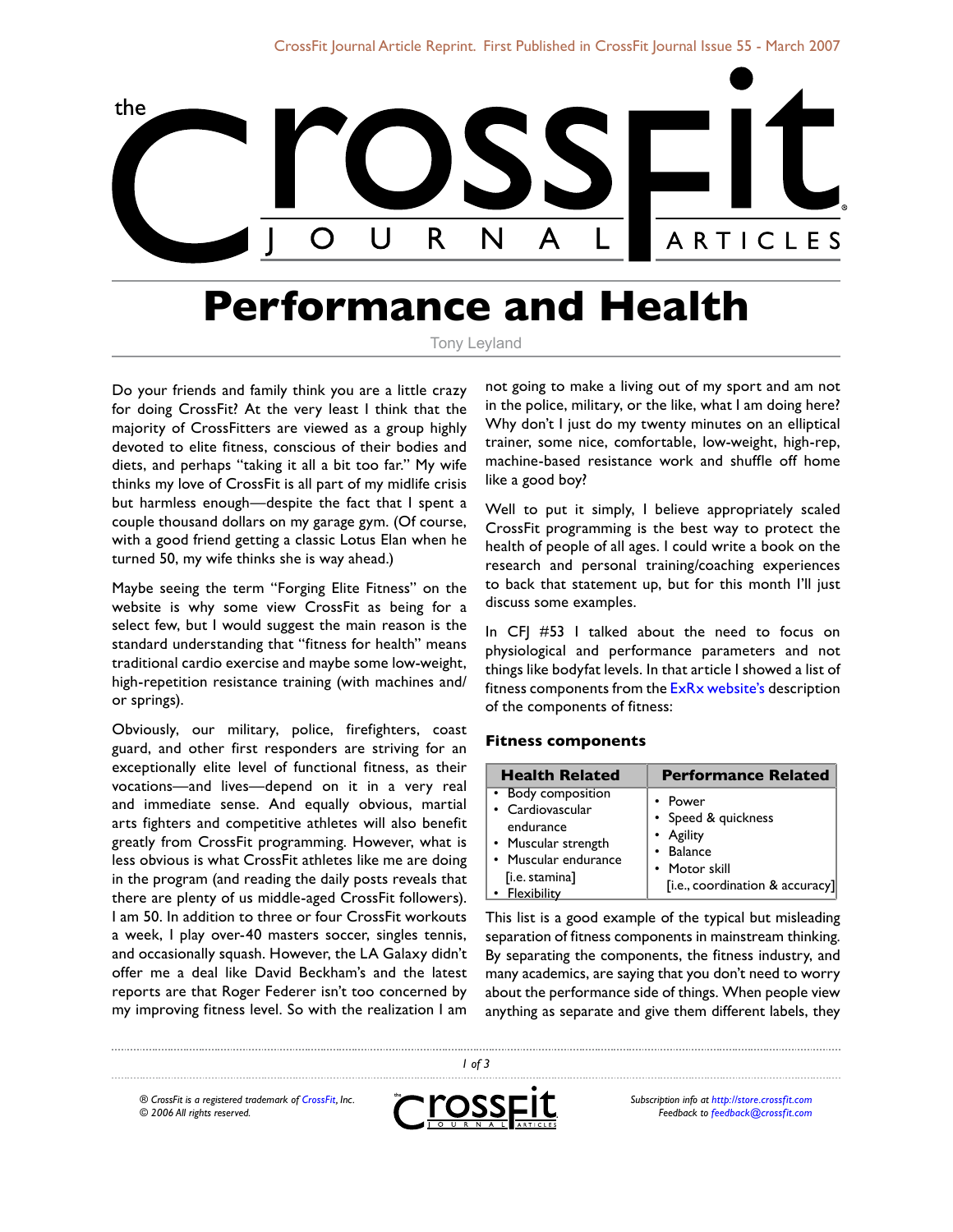create a hierarchy. And obviously we all "know" that the general public should be concerned with health and that only athletes need worry about performance. Right?

### Wrong.

Now this could be the start of a book-length discussion, so to keep things manageable I'll explain why this thinking is a mistake by giving some brief examples.

## **Back injuries and motor control**

Many people misguidedly think that back injuries are caused by lifting things that are too heavy. On the contrary, the most common causes of back injury are:

- poorly conditioned muscles,
- muscle imbalances in the trunk,
- inflexibility in muscles crossing the shoulders and hips,
- poor lifting technique, and
- poor motor control of the spinal musculature.

The first observation is obvious. We probably all know many people who have "lifted their way out of back trouble." If you do not use muscles they become weak and vulnerable to injury. That is—or should be—obvious.

The other points are less intuitive. Dr. Stuart McGill is a spinal biomechanist at the University of Waterloo, Canada. Because of the inherent instability of the spine, McGill argues that spine stiffness, and hence stability, is achieved by a complex interaction of stiffening structures (muscles and ligaments) along the spine and forming the torso wall. Balancing stiffness on all sides of the spine is more critical to ensuring stability than having high forces on a single side. In fact McGill argues, absolute endurance and strength is probably secondary in importance to the relationship between muscle groups, as it is thought muscle imbalances are a primary cause of back problems. For example, McGill points out that people with low back problems often have weaker extensor strength relative to their flexor strength (rather than actually having weak muscles). This is not uncommon even among athletes, who are likely to be better at sit-ups than at back extensions. (The number of "abdominal exercisers" on the market is amazing and yet depressing. Do people really think focusing on one muscle group is a good idea?)

Conditioning of the muscles on all sides of the trunk is obviously important, but this discussion has focused on a health component in the above list, namely muscular endurance. However, Cholewicki and McGill (1996) also blame poor motor control as a potential contributing factor to the risk of back injury. Modeling data from their research shows that the spine "can easily buckle" during a task as benign as picking up a pencil from the floor. Even when muscle forces are low, a small motor control error can cause rotation of a single spinal joint, placing all bending support responsibility on the passive tissues (ligaments and disks). So we need to challenge the control of our balanced trunk musculature, and sitting on a chair with a back rest pushing a bar overhead attached to a pulley and weight stack isn't going to do that.

So here is one of the eminent academics in the field of spinal biomechanics arguing that motor control of the spinal musculature is essential to back health. If the research shows that 80 percent or more of the North American population will experience back problems in their lifetime, is motor control not a health-related component of fitness?

### **Fall prevention and balance training**

Statistics show that 40 percent of those 75 years and over fall each year. And 40 percent of seniors who move into residential care do so because of a fall. When it comes to seniors, falls are right up there with heart disease and cancer as a major cause of death. I have a better 40 percent statistic for you though: strength and balance training can reduce falls by 40 percent. And this training is particularly effective in people over 80 years of age.

The longer you can do dips, or assisted dips, as you age, the longer you are gong to be able to push yourself out of a chair. The longer you can do squats and lunges, the stronger your legs will be and the longer you'll be able to handle stairs. The more deadlifting you do, the longer you'll be independent and able to lift groceries, etc.

Steve Wolf et al. (1996) showed that tai-chi and computerized balance training helped reduce falls by seniors. This study was part of a large group of studies that showed that tai-chi (which for seniors is essentially strength and balance training) was the best exercise modality (of those studied) to prevent falls. CrossFit challenges and improves your balance by using free weights in a dynamic fashion and by incorporating gymnastic movements.

Eighty-four percent of injury-related hospitalizations of seniors are from falls, 40 percent hospitalized from a

 *of 3* ross *® CrossFit is a registered trademark of [CrossFit,](http://www.crossfit.com) Inc. © 2006 All rights reserved.*



...........................

*Subscription info at [http://store.crossfit.com](http://journal.crossfit.com) Feedback to [feedback@crossfit.com](mailto:feedback@crossfit.com)*